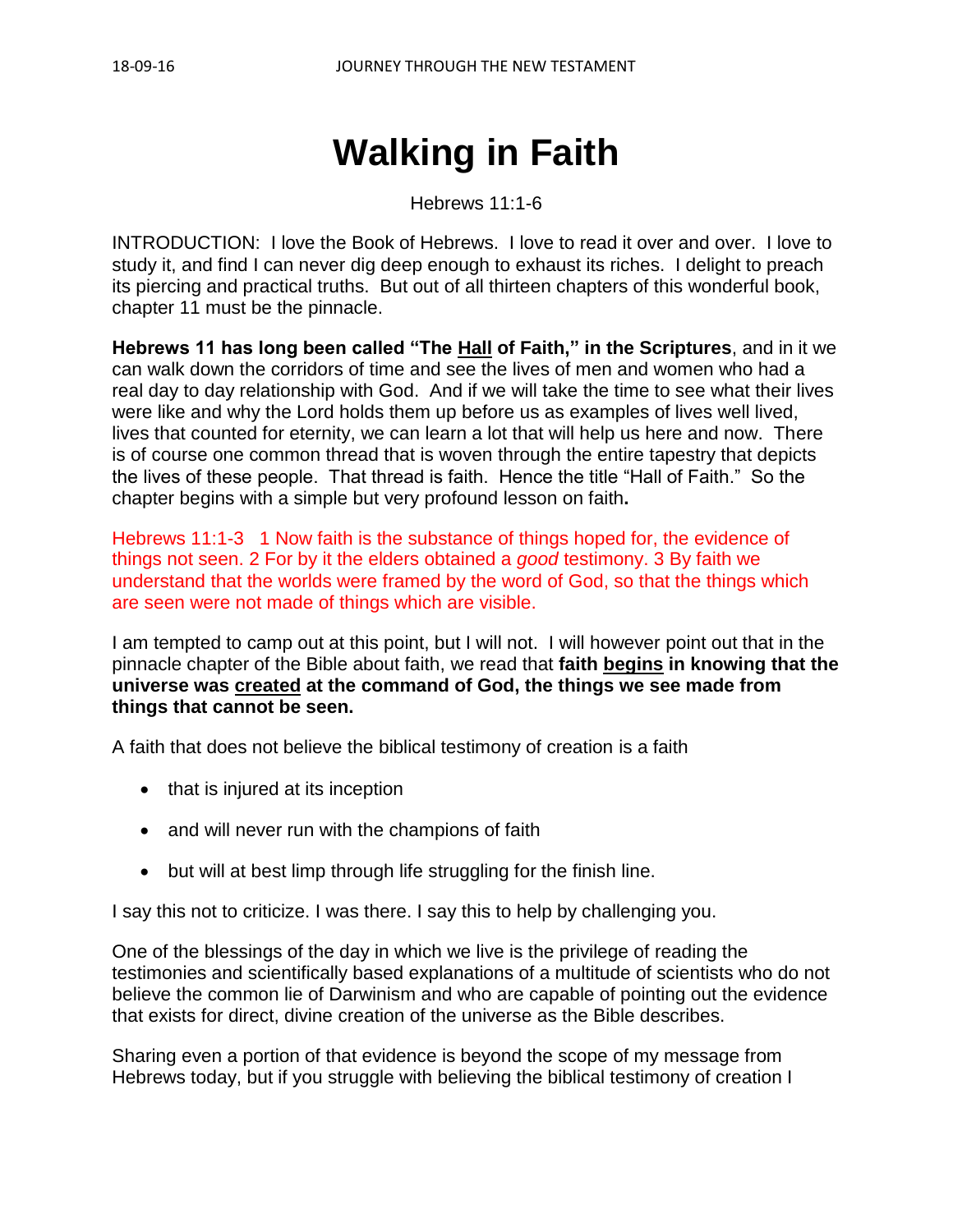invite you go to **answersingenesis.org** where you will find many resources to assist you in the examination of this critical part of our world view.

But now we will move on to the primary point of this chapter about faith.

**Biblical faith means believing God**. Not just believing, but believing God. Everybody believes someone or something. Everybody believes. But biblical faith happens when we believe God.

Now while I am sure I was taught this simple but important truth in my early years as a Christian, it did not sink in. I like many still in our world today thought that faith was a matter of the intensity of my belief.

- If I really believe I will get the job I want, I will.
- If I am confident I will get well, so much that I do not even speak of the possibility of not being healed. It will happen.

And so as a young believer, I defined faith as just believing what I wanted with great intensity.

Now do not misunderstand.

- Faith brings intensity of belief.
- Faith gives confidence.
- But the confidence is not in what I want.
- The confidence is in what God says.

Genuine faith as defined and illustrated in the Scripture is believing God.

Let us read some general instruction on biblical faith and look at the first two examples of people of faith.

Hebrews 11:1-6 1 Now faith is the substance of things hoped for, the evidence of things not seen. 2 For by it the elders obtained a *good* testimony. 3 By faith we understand that the worlds were framed by the word of God, so that the things which are seen were not made of things which are visible.

4 By faith Abel offered to God a more excellent sacrifice than Cain, through which he obtained witness that he was righteous, God testifying of his gifts; and through it he being dead still speaks.

5 By faith Enoch was taken away so that he did not see death, *"and was not found, because God had taken him"*; for before he was taken he had this testimony, that he pleased God. 6 But without faith *it is* impossible to please *Him,* for he who comes to God must believe that He is, and *that* He is a rewarder of those who diligently seek Him.

To each of these let us ask a question: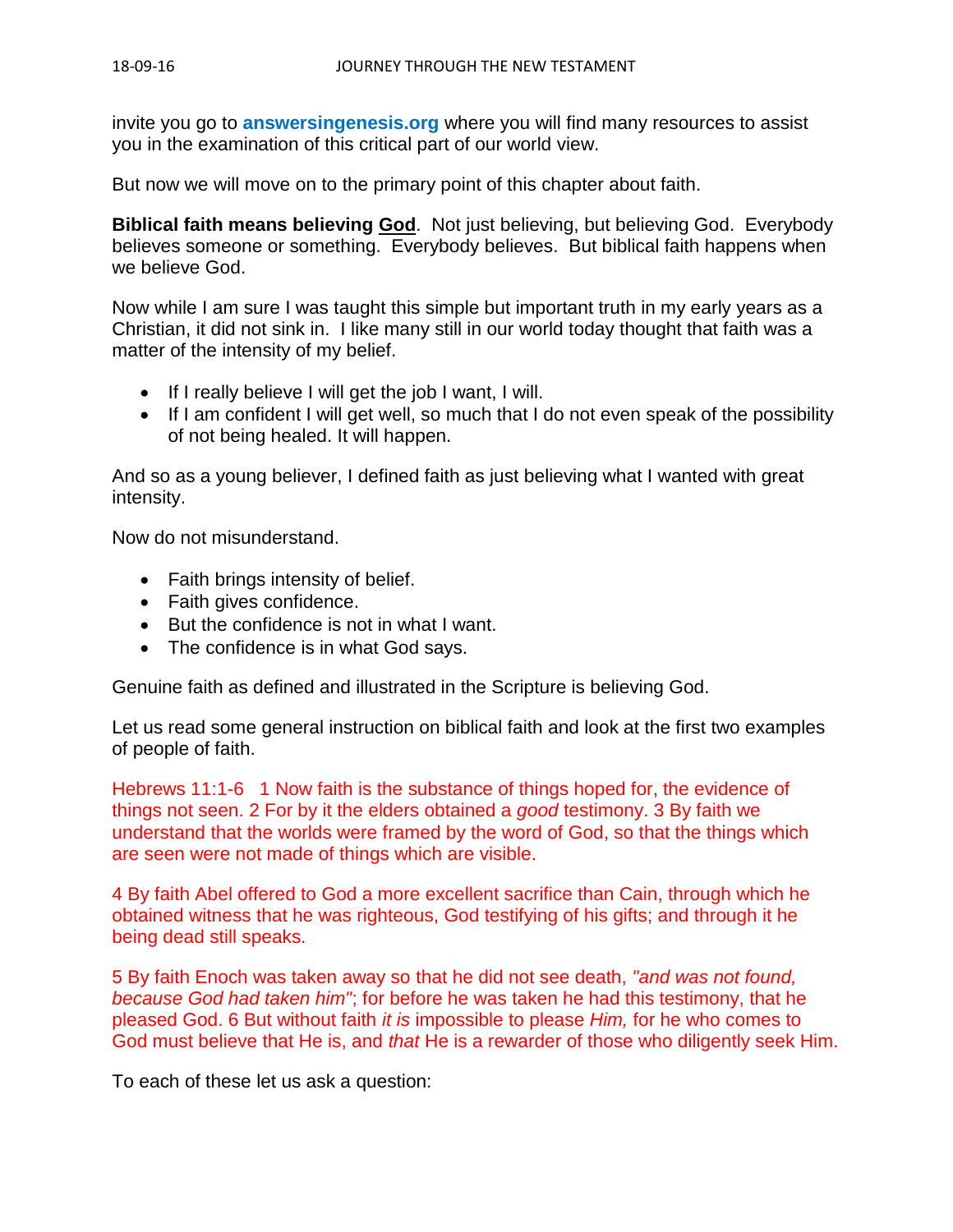## **What did you do that caused God to list you in this Hall of Faith?**

## **I. ABEL**

Question: Abel, what did you do?

## Answer**: I obeyed. I obeyed God.**

- **A.** Abel's story is told in Gen. 4:1-7 1 Now Adam knew Eve his wife, and she conceived and bore Cain, and said, "I have acquired a man from the LORD." 2 Then she bore again, this time his brother Abel. Now Abel was a keeper of sheep, but Cain was a tiller of the ground. 3 And in the process of time it came to pass that Cain brought an offering of the fruit of the ground to the LORD. 4 Abel also brought of the firstborn of his flock and of their fat. And the LORD respected Abel and his offering, 5 but He did not respect Cain and his offering. And Cain was very angry, and his countenance fell. 6 So the LORD said to Cain, "Why are you angry? And why has your countenance fallen? 7 If you do well, will you not be accepted? And if you do not do well, sin lies at the door. And its desire *is* for you, but you should rule over it."
- B. Often people will jump to Cain's defense, saying**, "Well maybe Cain did not know or just made a mistake."**
	- 1. God had set the example when he sacrificed an animal to provide clothing of skins for Adam and Eve after they sinned.
	- 2. This was not the first offering Cain (or Abel either) ever gave to God.

Genesis 4:3 And in the process of time it came to pass that Cain brought an offering of the fruit of the ground to the LORD.

"In the process of time, it came to pass" is an expression that means that similar events had been going on before, but this time something would be different.

- 3. Prior to this occasion, Cain had probably traded food he had grown to Abel for a lamb for sacrifice and offered it to God.
- 4. What we observe here is a heart problem. In pride Cain probably thought, "The crops I produce with my labor are as good as the sheep Abel produces. Why should I have to buy from him? I will just offer some of the fruit of the ground!"
- 5. He ignored the fact that God had specified the offering to be an animal sacrifice. What God said was not the important factor to Cain.
- 6. This observation about Cain's heart problem is confirmed by two things: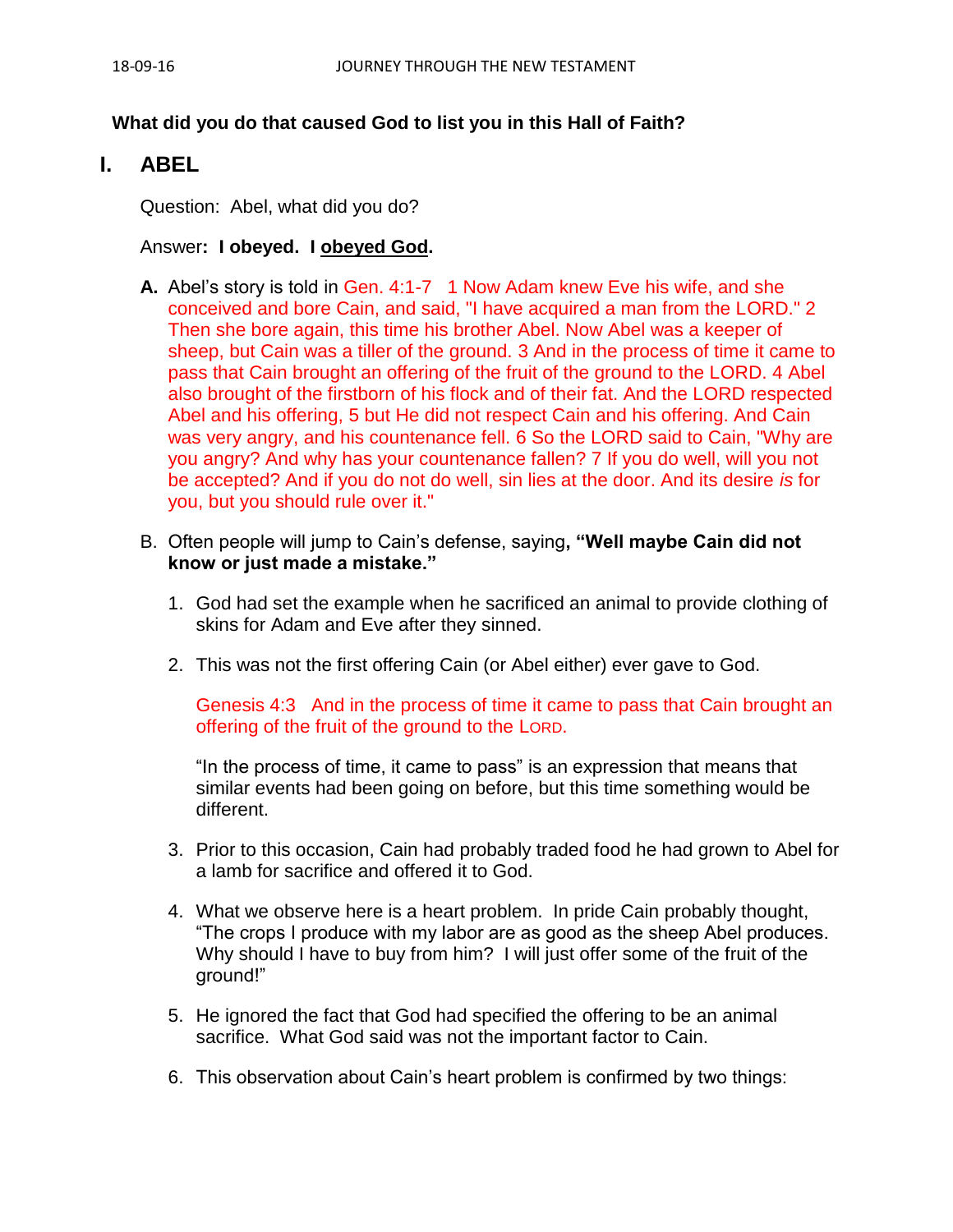- a. Notice God's words of correction to Cain. Genesis 4:6-7 So the LORD said to Cain, "**Why are you angry?** And why has your countenance fallen? **If you do well, will you not be accepted?** And if you do not do well, sin lies at the door. And its desire *is* for you, but you should rule over it."
- b. God told him it was not too late for him to be accepted by the Lord. All Cain had to do was do what was right. God warned him that sin was trying to get hold of him to rule his life. Cain ignored the warning and, sure enough, retreated further into sin.
- c. See Cain's reaction to God's displeasure**. If this had been an innocent mistake in a first time offering, Cain would have been eager to make correction and please the Lord.** Instead he was angry and depressed.
- d. Cain refused to repent, refused to enter a relationship with God the way God prescribed, got furiously angry with his brother Abel and killed him. Cain eventually willfully left the presence of the Lord.

## **C. What did Abel do? Abel obeyed God!**

- 1. Therefore what he did was right!
- 2. Therefore, Abel pleased God.
- **3.** Maybe Cain did not understand why God specified a blood offering, but he clearly knew that God specified a blood offering. And still …
- **4. Cain disobeyed and displeased God.**
- **D. God often tells us to do things we do not understand or cannot be explained by human reasoning.** Isa. 55:9 For *as* the heavens are higher than the earth, So are My ways higher than your ways, And My thoughts than your thoughts.
	- 1. We may not understand why the Lord makes us His witnesses when it seems that angels could do so much better.
	- 2. We may not understand why the Lord who owns heaven and earth commands us to give the tithe to Him.
	- 3. We may not comprehend why the Lord says that He hates divorce even when two people cannot ever seem to get along.
	- 4. We may not understand why the Lord requires honesty when a little bit of dishonesty would be so profitable.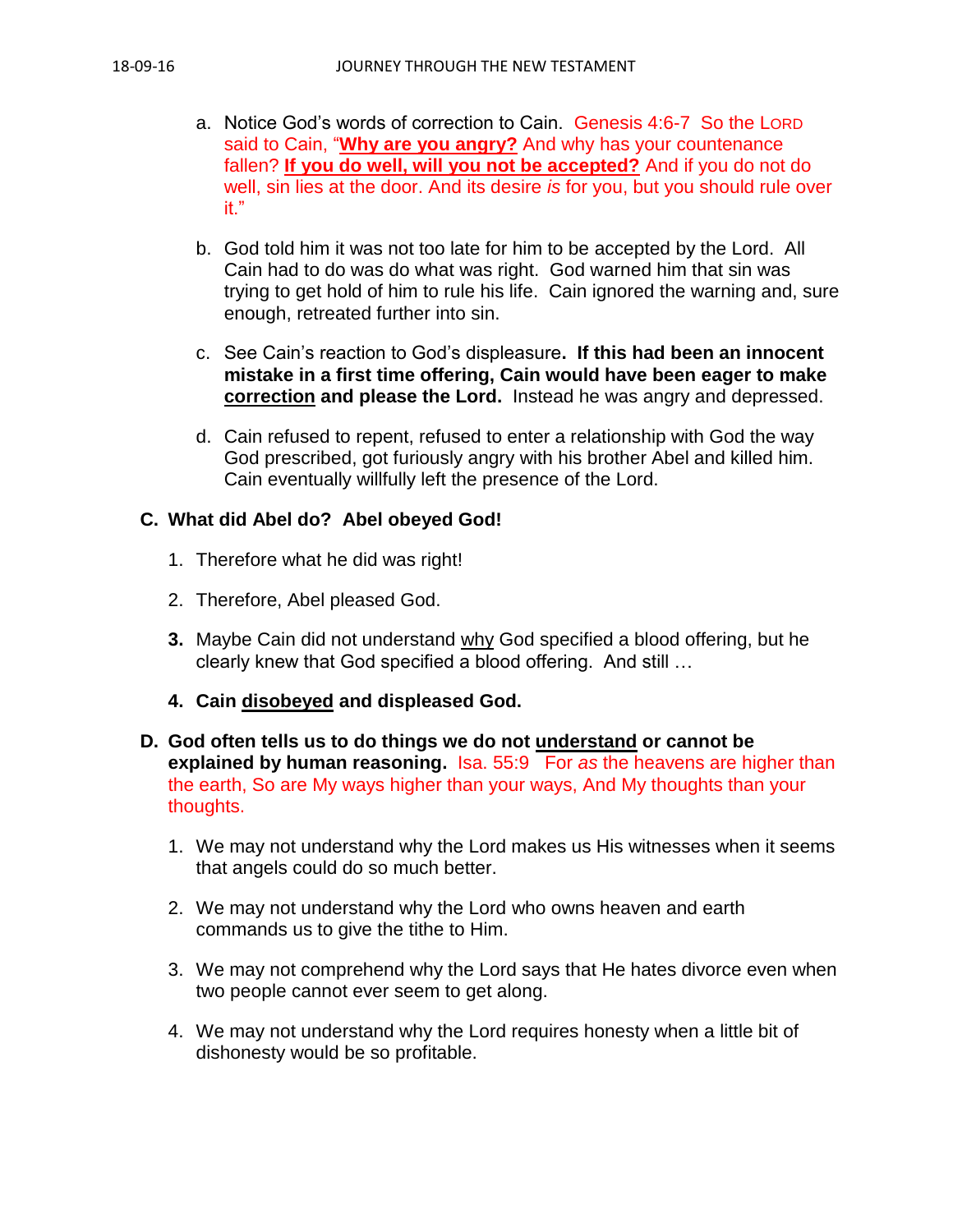5. But God's ways are higher than our ways, and God is always watching for our obedience to His Word, even when we do not understand.

And here is the main point being made about Abel for our benefit:

People of faith obey God.

People who walk in faith do what God says in His Word whether they can explain it or not.

I continue to be shocked at how many people, even people in church, when asked why they do not do a particular thing commanded in Scripture say, "It just does not seem right for me" or "It does not feel right to me."

And I just want to say, don't you understand that feelings come and go. A bad pepper in your taco can change your feelings in a heartbeat. That's not how believers decide how to live. That is not faith. **Faith is not following our feelings or following our impressions.** 

### **Faith is obeying God.**

## And **God tells us His will in His Word.**

PRAYER:

- God, help us who are men and women who began in faith continue in faith.
- May our cries not be for what feels good or by tradition seems good but rather by what You in Your Word declare is good.
- May we not plead to You or to others for comfort or preference but instead may our delight be in doing the will of the Father.
- Grow us in faith, dear Lord, that our greatest desire is to obey You.

# **II. ENOCH**

Heb. 11:5 By faith Enoch was taken away so that he did not see death, *"and was not found, because God had taken him"*; for before he was taken he had this testimony, that he pleased God.

### Question: **Enoch, what did you do?**

Why did God take you without the death dew upon your brow? Only one other was like that, the mighty Elijah! He was an awesome prophet, a miracle worker,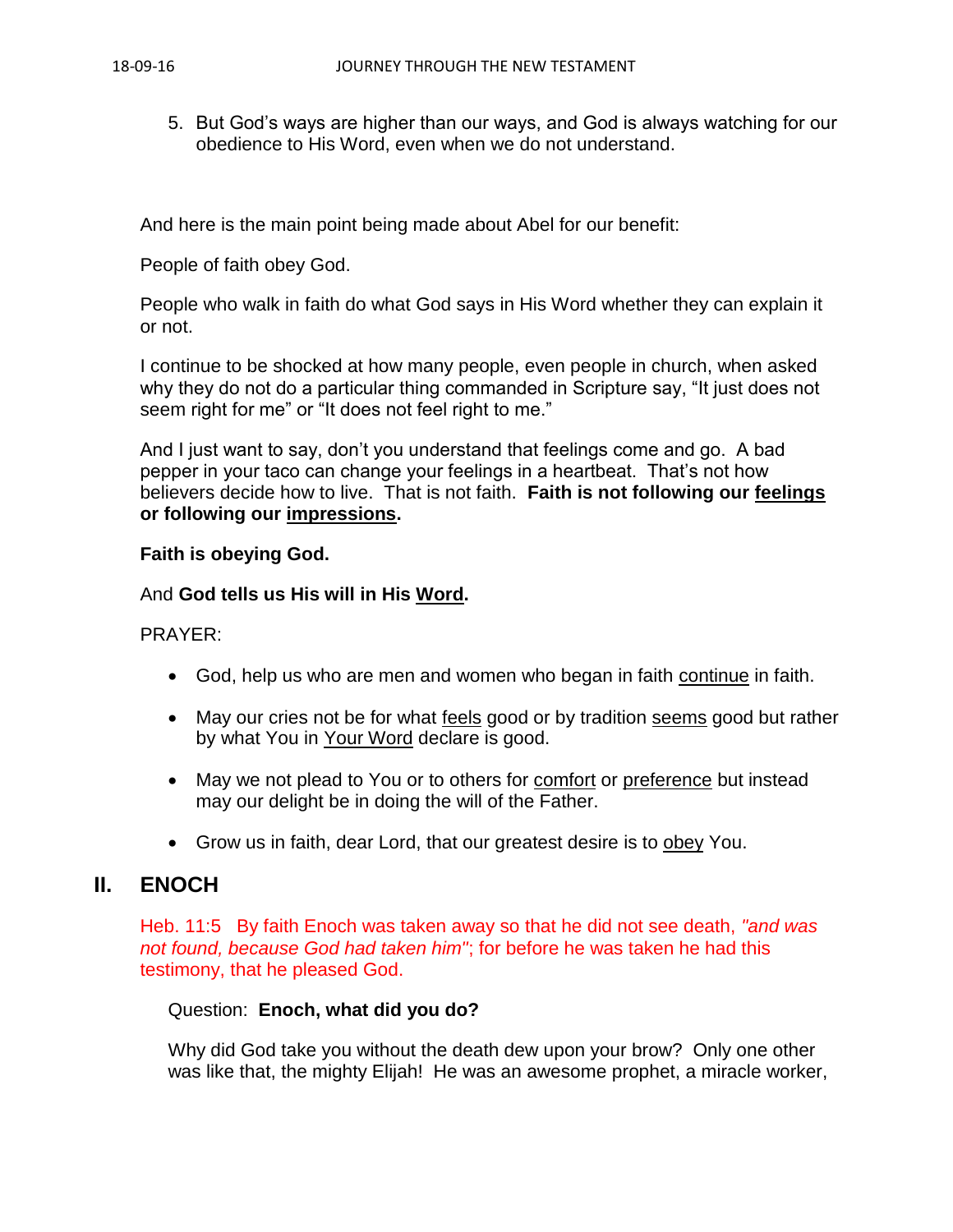God's bold servant who stood for God against the king and hundreds of false priests and prophets. Were you like that Enoch?

No.

Then why are you included?

## Answer: **I walked. I walked with God.**

One might ask, "So what?" Didn't everybody back then? It was only about 600 years after creation. No. Everybody did not walk with God back then.

## **A. Enoch walked with God, even when he had to walk alone.**

- **1.** Enoch's son was Methuselah oldest man who ever lived 969 years
- **2.** Methuselah lived during Gen. 6:5 Then the LORD saw that the wickedness of man *was* great in the earth, and *that* every intent of the thoughts of his heart *was* only evil continually.
- **3. Enoch lived in vivid contrast to his day, different from the culture in which he lived.**
- **4.** Listen to Enoch describe the many people whose hearts were hard against the Lord of his own day. Jude 14, 15 14 Now Enoch, the seventh from Adam, prophesied about these men also, saying, "Behold, the Lord comes with ten thousands of His saints, 15 to execute judgment on all, to convict all who are ungodly among them of all their ungodly deeds which they have committed in an ungodly way, and of all the harsh things which ungodly sinners have spoken against Him."

## **B. God invites us to be men and women of faith who will live godly lives in the midst of an ungodly world.**

- **1.** God wants men today
	- Who will walk with Him when their friends revile and curse the name of the Savior.
	- Men who will be faithful to their wives.
	- $\bullet$  keep their minds and lips pure,
	- and give the Lord some priority time rather than consuming all of their leisure time upon themselves.
- **2.** God wants women today